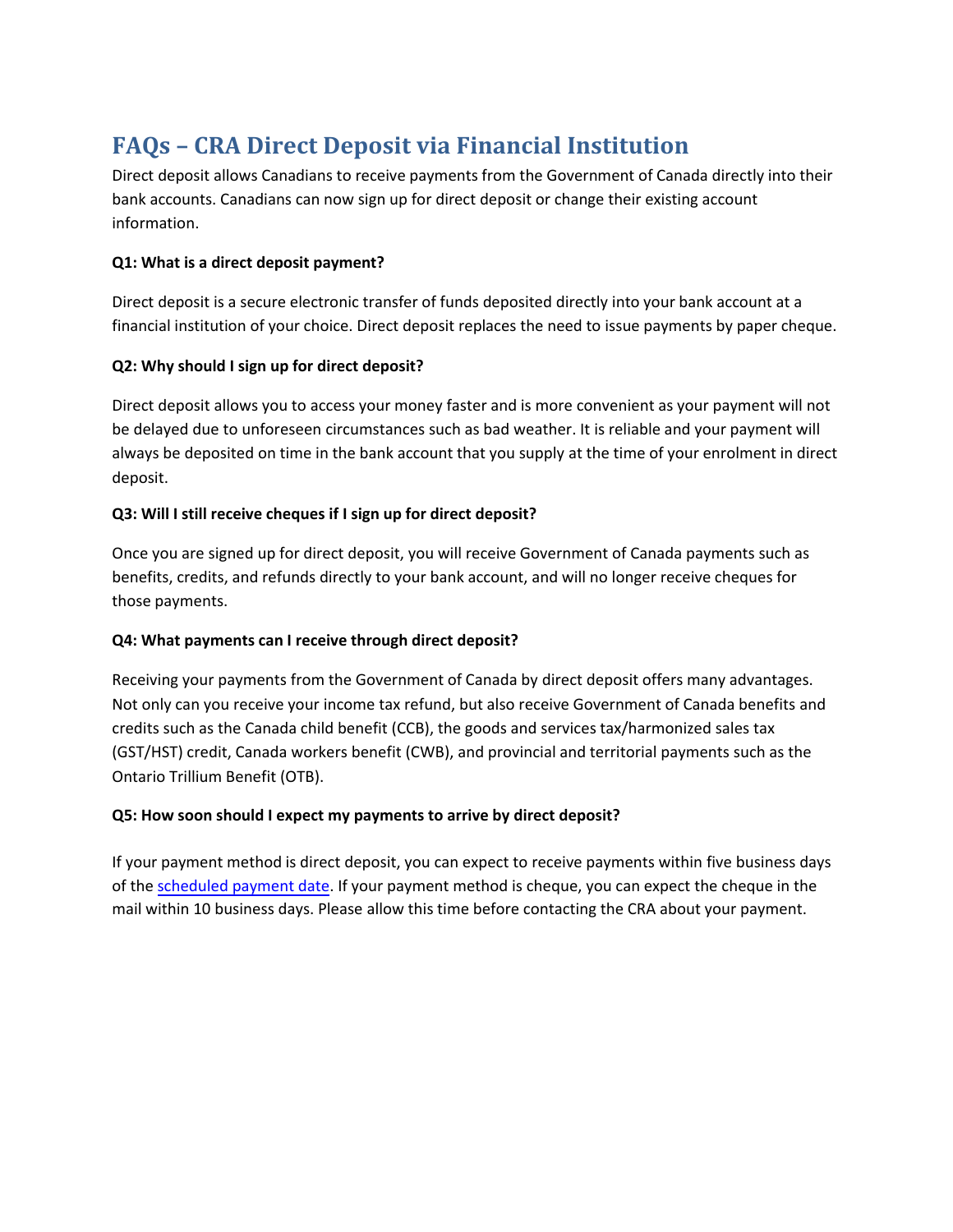## **Q6: Is it safe to sign up for direct deposit?**

The Government of Canada considers privacy and sec[urity of utmos](https://laws-lois.justice.gc.ca/eng/acts/P-21/index.html)t importance in the issuance of payments. Any information you provide to the Government of Canada when you enroll for direct deposit is protected under the Government of Canada *Privacy Act* and as described in Receiver General Payments (Personal Information Bank PWGSC PCU 712).

The Receiver General will use and disclose personal information for direct deposit purposes only to the federal institutions from which you are receiving payments and to your financial institution in order to issue direct deposit payments. Personal information such as your Social Insurance Number (SIN) will not be disclosed to your financial institution.

Access to your bank account is governed by your account agreement with your financial institution. Please consult with your financial institution for more information regarding their privacy and security measures.

## **Q7: Can the Canada Revenue Agency use different account information for different payments?**

Yes. [The Canada R](https://www.canada.ca/en/revenue-agency/services/e-services/e-services-individuals/account-individuals.html)evenue Agency will use all the account information that is on file for you. Please log into My Account to tell us which account you want us to use for payments to which you may become entitled.

#### **Q8: How do I register for direct deposit through FNBC?**

Sign on to FNBC Online Banking

Select **Account Services** from the menu

#### Select **Setup CRA Direct Deposit**

Fill out the form with:

- *the account you would like your funds deposited to*
- Date of birth
- First name
- Last Name

Note: This service is currently not available on the mobile app.

# **Q9: How long will it take to process my direct deposit enrolment or update through my financial situation?**

The CRA aims to process your direct deposit enrolment or information updates in one or two business days. Given the current environment, you may experience longer than usual processing times once your financial institution has sent your information to the CRA.